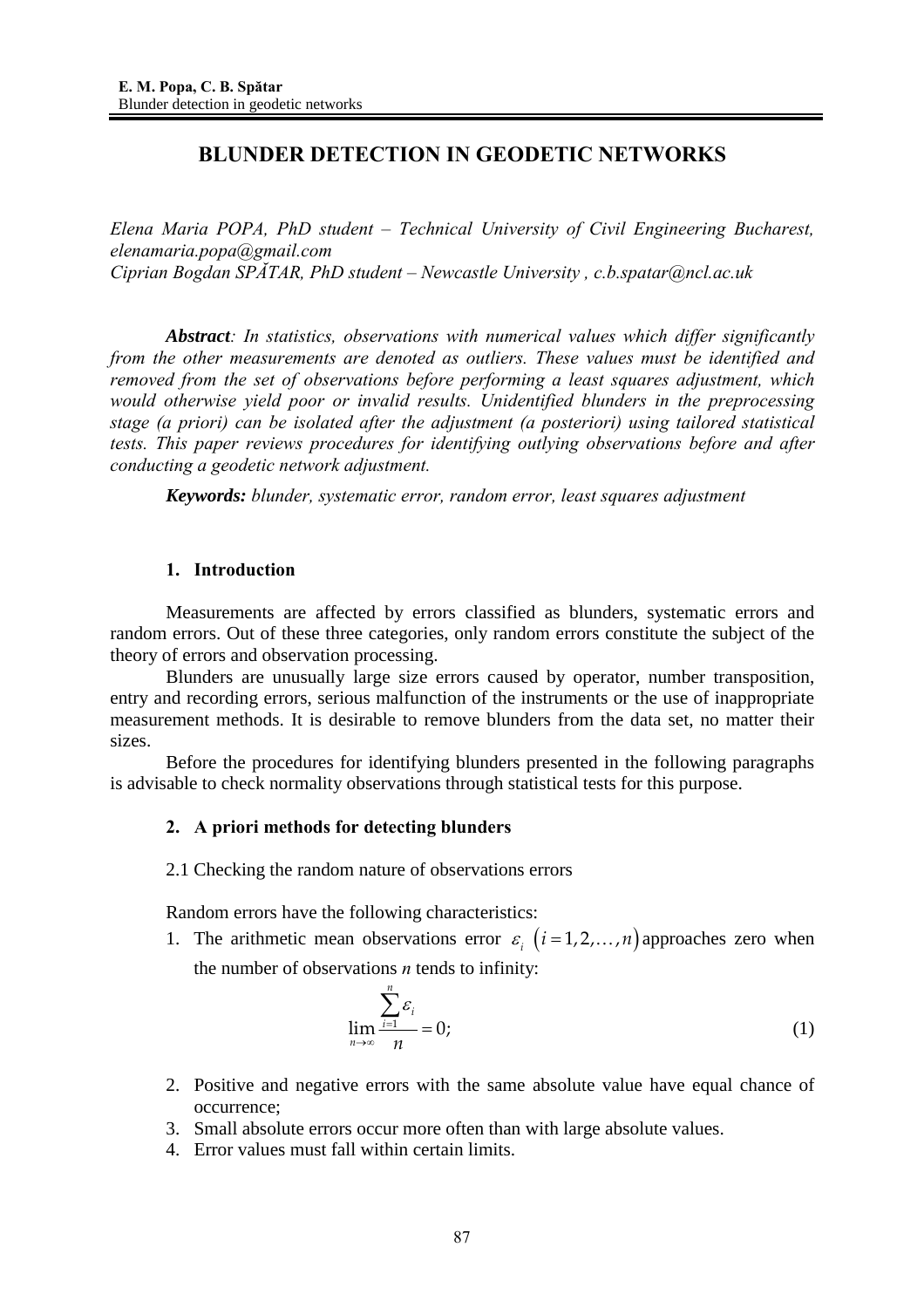Statistical tests can be built to verify the random error of the defining features of statistical tests to identify non-random errors are (Fan, 1997):

- Null hypothesis  $H_0$  is the assumption that measurement errors are random and data distributions. Alternative hypothesis argues that measurement errors are not considered part of the distribution

- Test statistics can be calculated using observations and a well defined distribution;

- For each observation we compare statistics with the critical value at a significance level. If the test passes are acceptable, and if it can not be suspected of systematic error or blunders.

2.2 Grubbs test

Grubbs test was proposed by Frank E. Grubbs in his work *Procedures for detecting Outlying Observations in Samples*, published in 1969. This test is used to identify external values in a series of observations  $x_1, x_2, ..., x_n$  normally distributed. It is advisable to check data normality before applying this test.

Steps to Grubbs test are:

1. Calculate the average selection using next relation

$$
\overline{x} = \frac{1}{n} \cdot \sum_{i=1}^{n} x_i;
$$
 (2)

2. Calculate the standard deviation of selection using the expression

$$
s_0 = \sqrt{\frac{1}{n-1} \cdot \sum_{i=1}^{n} (x_i - \overline{x})^2};
$$
\n(3)

3. Calculate statistics

$$
G = \frac{|x_e - \overline{x}|}{s_0},\tag{4}
$$

where  $x_i$  is a selection of extreme values (minimum or maximum value)

4. Extract from Table 1 the critical value  $G(n, \alpha)$  depending on the amount of selection *n* and materiality  $\alpha$ ;

5. Observation is removed if

$$
G > G\big(n, \alpha\big); \tag{5}
$$

6. Repeat steps 1-5 to eliminate all erroneous observations.

Grubbs test is not recommended for selection volume less than 7 because in this case most of the observations will be labeled as external values. Also, for a volume greater than 25 selection results are obtained with a rough approximation.

| n | $\alpha$ |        |    | $\alpha$ |        |     | $\alpha$ |        |
|---|----------|--------|----|----------|--------|-----|----------|--------|
|   | 0.05     | 0.01   | n  | 0.05     | 0.01   | n   | 0.05     | 0.01   |
| 3 | 1.1531   | 1.1546 | 15 | 2.4090   | 2.7049 | 80  | 3.1319   | 3.5208 |
| 4 | 1.4625   | 1.4925 | 16 | 2.4433   | 2.7470 | 90  | 3.1733   | 3.5632 |
| 5 | 1.6714   | 1.7489 | 17 | 2.4748   | 2.7854 | 100 | 3.2095   | 3.6002 |
|   | 1.8221   | 1.9442 | 18 | 2.5040   | 2.8208 | 120 | 3.2706   | 3.6619 |

Table 1. Critical values for the Grubbs test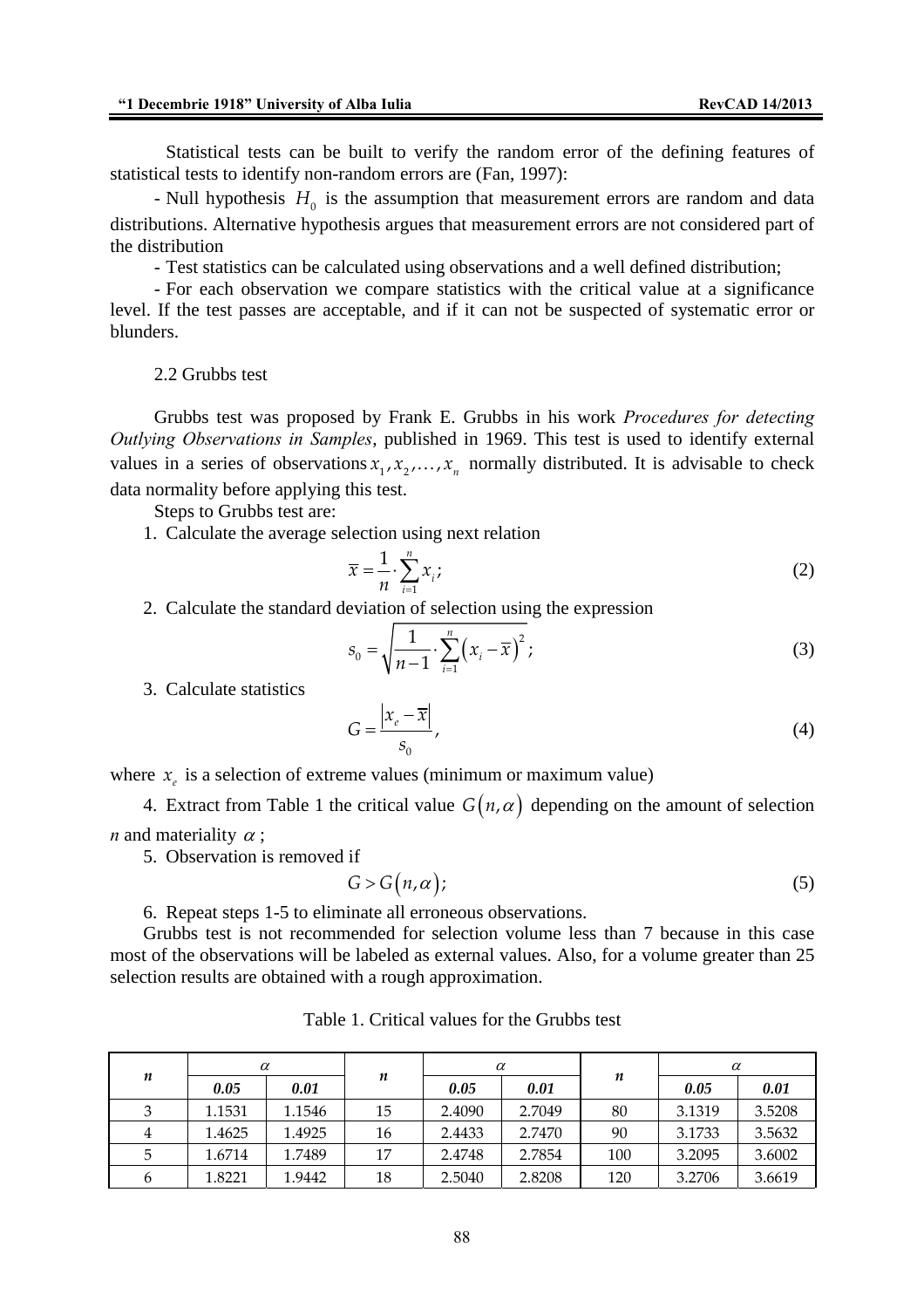| 7  | 1.9381 | 2.0973 | 19 | 2.5312 | 2.8535 | 140 | 3.3208 | 3.7121 |
|----|--------|--------|----|--------|--------|-----|--------|--------|
| 8  | 2.0317 | 2.2208 | 20 | 2.5566 | 2.8838 | 160 | 3.3633 | 3.7542 |
| 9  | 2.1096 | 2.3231 | 25 | 2.6629 | 3.0086 | 180 | 3.4001 | 3.7904 |
| 10 | 2.1761 | 2.4097 | 30 | 2.7451 | 3.1029 | 200 | 3.4324 | 3.8220 |
| 11 | 2.2339 | 2.4843 | 40 | 2.8675 | 3.2395 | 300 | 3.5525 | 3.9385 |
| 12 | 2.2850 | 2.5494 | 50 | 2.9570 | 3.3366 | 400 | 3.6339 | 4.0166 |
| 13 | 2.3305 | 2.6070 | 60 | 3.0269 | 3.4111 | 500 | 3.6952 | 4.0749 |
| 14 | 2.3717 | 2.6585 | 70 | 3.0839 | 3.4710 | 600 | 3.7442 | 4.1214 |

Chauvenet's criterion and Q test (Dixon) can also be used to identify external values in a series of observations made on a single size.

# 2.3 Use of constant terms vector

Constant term, obtained as difference between the value calculated using provisional coordinates and the measured value of a quantity, can provide indications of the existence of errors, especially if it has a higher numeric value. If the observations are wrong two situations are possible (Ghilan, 2010):

If a wrong observation is not used to calculate initial coordinates of a point from geodetic network, the corresponding element from constant terms vector has a large value;

If a wrong observation is used to calculate initial coordinates, the remaining redundant observations should have relatively large values.



Fig. 1. Influence of blunder on the initial coordinates of points

Figure 1 illustrates the two situations (after Ghilan, 2010). In Figure 1 (a) the wrong observation is the distance *BP* and blunder is *PP*′ . This distance is not used to calculate the initial coordinates of point *P* and therefore the corresponding element of constant term vector will have a large value. In Figure 1 (b) wrong observation is used to calculate initial coordinates of point *P*. Therefore, the redundant angular and linear observations connecting point *P* to points *A*, *C* and *D* have corresponding elements with large values in constant terms vector.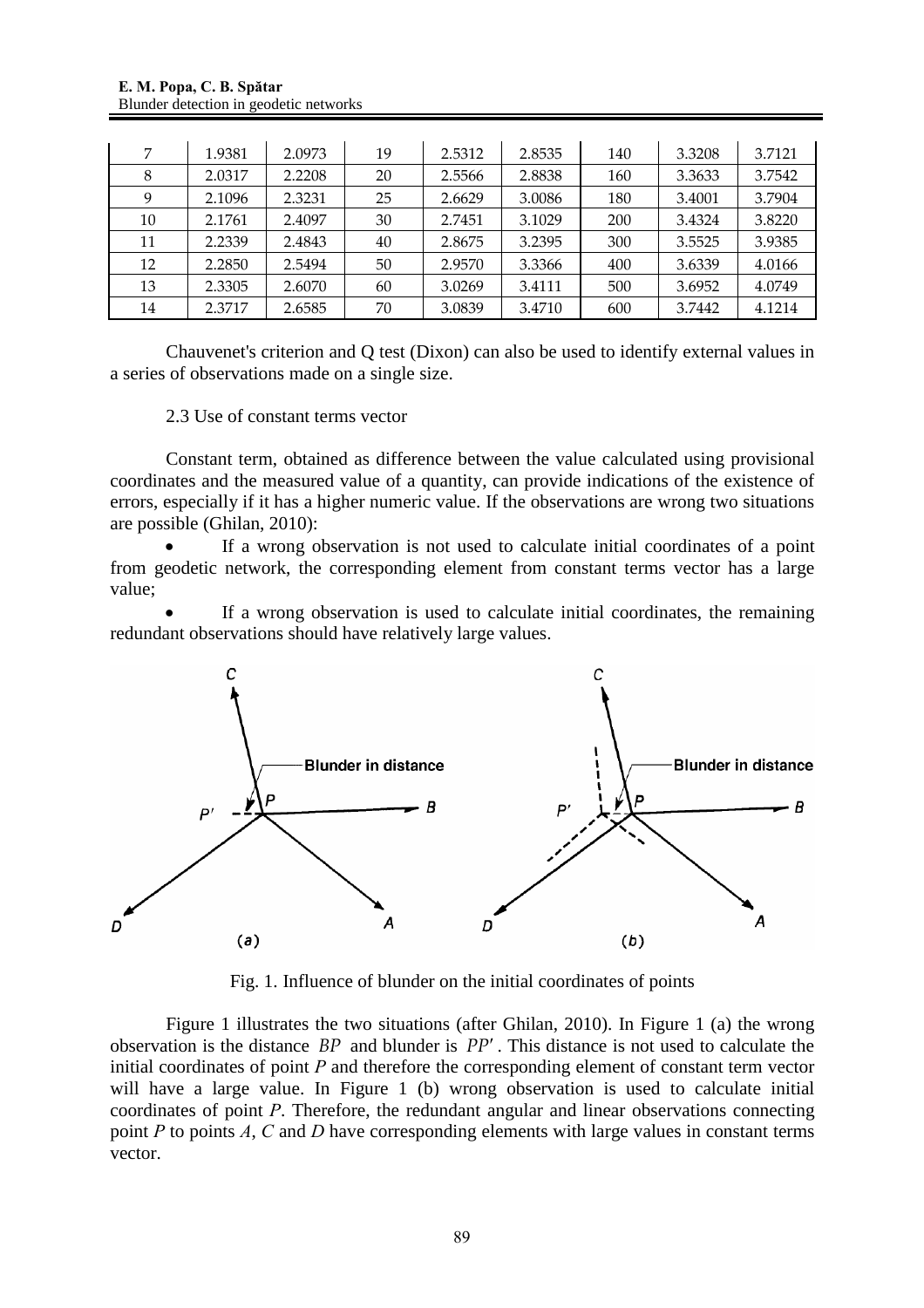#### **3. A posteriori blunder detection**

#### 3.1 Data-snooping

This procedure was proposed by Willem Baarda in his work *A testing procedure for use in geodetic networks* in 1968. Data-snooping is a method for identifying wrong observations based on preliminary processed by the method of least squares and a statistical test applied individually to each corrections obtained. It is assumed that only one observation contains a blunder.

Consider a geodetic network in which were made *n* observations contained in the vector

$$
\boldsymbol{m}^* = [m_1^*, m_2^*, \dots, m_n^*]^T
$$
 (6)

to determine a number of *u* parameters

$$
\mathbf{X} = \left[ X_1, X_2, \dots, X_u \right]^T. \tag{7}
$$

The data-snooping null hypothesis  $H_0$  is as follows: no observations affected by blunders, and functional-stochastic model of processing by the method of least squares is the equation

$$
H_0: \begin{cases} \n\frac{\boldsymbol{v}}{\binom{m\alpha}{m\alpha}} = \frac{\boldsymbol{A}}{\binom{m\alpha}{m\alpha}} \frac{\boldsymbol{x}}{\binom{m\alpha}{m\alpha}} + \frac{\boldsymbol{I}}{\binom{m\alpha}{m\alpha}} \\ \nC_{mm} = \sigma_0^2 \boldsymbol{Q}_{mm} = \sigma_0^2 \boldsymbol{P}^{-1} \\ \n\boldsymbol{v}^T \boldsymbol{P} \boldsymbol{v} \to \text{minin} \n\end{cases} \tag{8}
$$

where **v** is the vector of corrections, **A** the variable coefficients matrix, called the geodetic network configuration matrix, **x** the vector of variables, **l** constant terms vector,  $C_{mn}$ variance-covariance matrix of measurements,  $Q_{mn}$  measurements cofactors matrix, **P** the weight matrix and  $\sigma_0^2$  a scalar called unit weight range or variance factor. Variable vector is determined by the equation

$$
\boldsymbol{x} = -\left(\boldsymbol{A}^T \boldsymbol{P} \boldsymbol{A}\right)^{-1} \boldsymbol{A}^T \boldsymbol{P} \boldsymbol{l}.\tag{9}
$$

Variables cofactors matrix  $Q_x$  and cofactors corrections matrix  $Q_y$  are

$$
\mathbf{Q}_{xx} = \left(\mathbf{A}^T \mathbf{P} \mathbf{A}\right)^{-1},\tag{10}
$$

$$
Q_{vv} = P^{-1} - A(A^T P A)^{-1} A^T = P^{-1} - A Q_{xx} A^T.
$$
 (11)

Sum of squares corrections multiplied by the weight are computed using the expression

$$
\Omega = v^T P v. \tag{12}
$$

Alternative hypothesis: there is one observation  $m_i^*$  which contains one blunder. Stochastic model of compensation is the same as for the null hypothesis, but the blunder  $\Delta_i$  is also included in the functional model: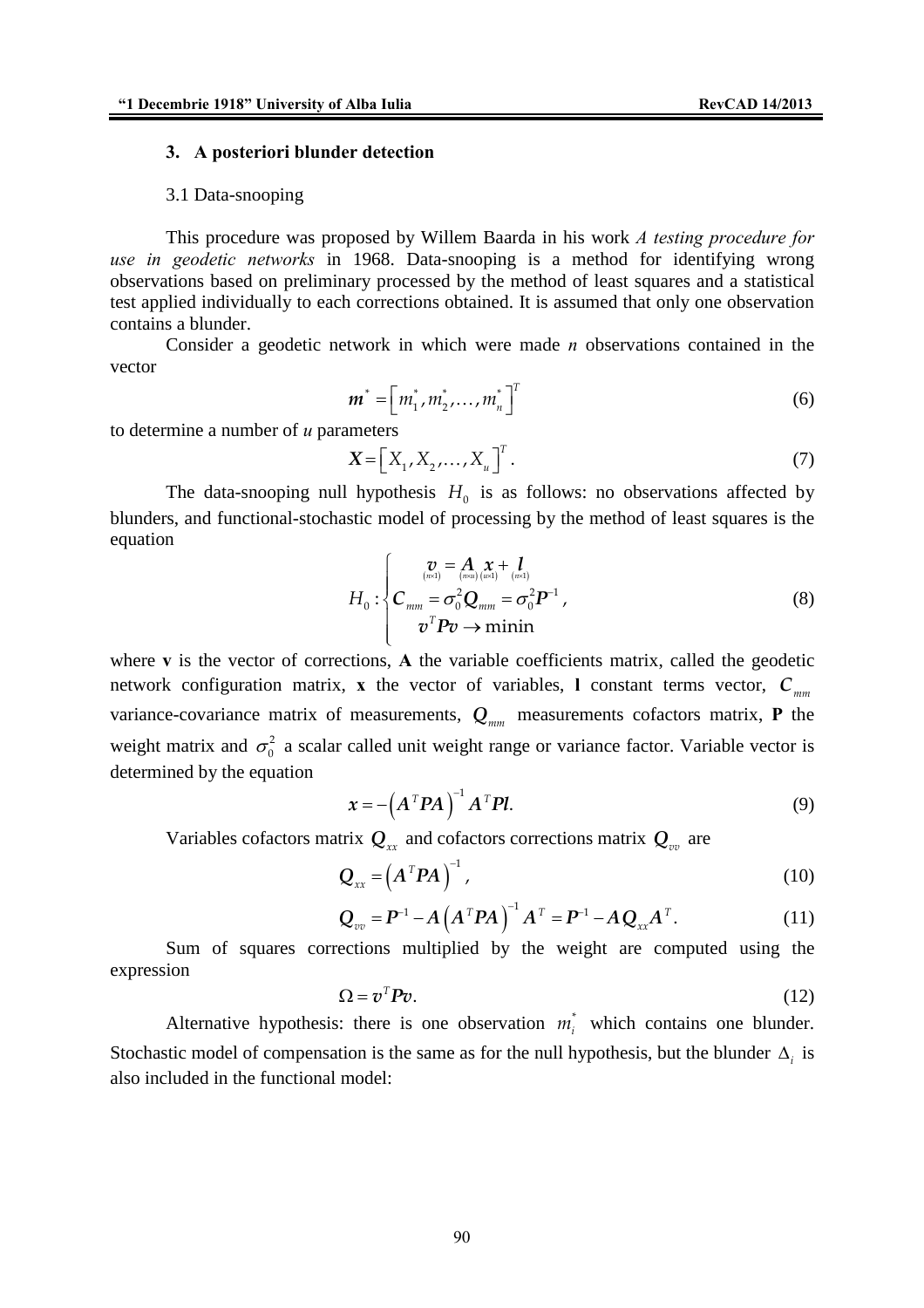$$
H_A: \begin{cases} \n\sum_{(m\alpha)} \sum_{(m\alpha)} \mathbf{X} + \mathbf{I} + \mathbf{C}_i \Delta_i \\ \n\mathbf{C}_{mm} = \sigma_0^2 \mathbf{Q}_{mm} = \sigma_0^2 \mathbf{P}^{-1}, \\ \n\sigma^T \mathbf{P} \mathbf{v} \to \text{minin} \n\end{cases} \tag{13}
$$

where  $c_i$  is a column vector with mull elements, excepting element *i*, the corresponding observation error, which has unit value:

$$
c_i = [0, 0, \dots, 0, 1, 0, \dots, 0, 0]^T.
$$
 (14)

If  $v_{\lambda}$  is the estimator obtained by the least squares method of correction vector v under the hypothesis  $H_A$ , it can be shown that between the value  $v_A^T P v_A$  and sum of squares corrections multiplied by the weight given by expression (12) have the following equation:

$$
\Omega_{\Delta} = v_{\Delta}^T P v_{\Delta} = v^T P v - \Delta \Omega = \Omega - \Delta \Omega, \qquad (15)
$$

where

$$
\Delta \Omega = \boldsymbol{v}^T \boldsymbol{P} \boldsymbol{c}_i \left( \boldsymbol{c}_i^T \boldsymbol{P} \boldsymbol{Q}_{vv} \boldsymbol{P} \boldsymbol{c}_i \right)^{-1} \boldsymbol{c}_i^T \boldsymbol{P} \boldsymbol{v}, \qquad (16)
$$

which is determined by the relation  $(11)$ .

The blunder  $\Delta_i$  is obtained using the expression

$$
\Delta_i = \left( \boldsymbol{c}_i^T \boldsymbol{P} \boldsymbol{Q}_{vv} \boldsymbol{P} \boldsymbol{c}_i \right)^{-1} \boldsymbol{c}_i^T \boldsymbol{P} \boldsymbol{v},\tag{17}
$$

and the vector of variable parameters is

$$
\boldsymbol{x}_{\Delta} = \boldsymbol{x} - \left(\boldsymbol{A}^T \boldsymbol{P} \boldsymbol{A}\right)^{-1} \boldsymbol{A}^T \boldsymbol{P} \boldsymbol{c}_i \Delta_i = -\left(\boldsymbol{A}^T \boldsymbol{P} \boldsymbol{A}\right)^{-1} \boldsymbol{A}^T \boldsymbol{P} \left(\boldsymbol{l} + \boldsymbol{c}_i \Delta_i\right), \quad (18)
$$

where **x** is the vector of variables obtained under the null hypothesis  $H_0$  using equation (9).

In stochastic independent observations case, hypothesis generally accepted in current processing, weight matrix P and cofactors measurements matrix  $Q_{mn}$  are diagonal matrices and equations (16) and (17) are simplified as follows:

$$
\Delta\Omega = \frac{v_i^2}{q_{v_iv_i}};
$$
\n(19)

$$
\Delta_i = \frac{v_i}{p_i \cdot q_{v_i v_i}},\tag{20}
$$

where  $i = 1, 2, ..., n$ ,  $p_i$  is the weight of observation  $m_i^*$ ,  $v_i$  correction of the same observation, and  $q_{v,v_i}$  is the weighting coefficient *i* from the diagonal of the matrix  $Q_{vv}$ [equation (11)].

If the a priori (before compensation) variance factor's value  $\sigma_0^2$  is known, we obtain the following two statistics under the null hypothesis:

$$
\frac{\Omega}{\sigma_0^2} \sim \chi^2 \left( n - u \right); \tag{21}
$$

$$
\frac{\Delta\Omega}{\sigma_0^2} \sim \chi^2(1) \text{ equivalent to } \frac{\sqrt{\Delta\Omega}}{\sigma_0} \sim N(0,1),\tag{22}
$$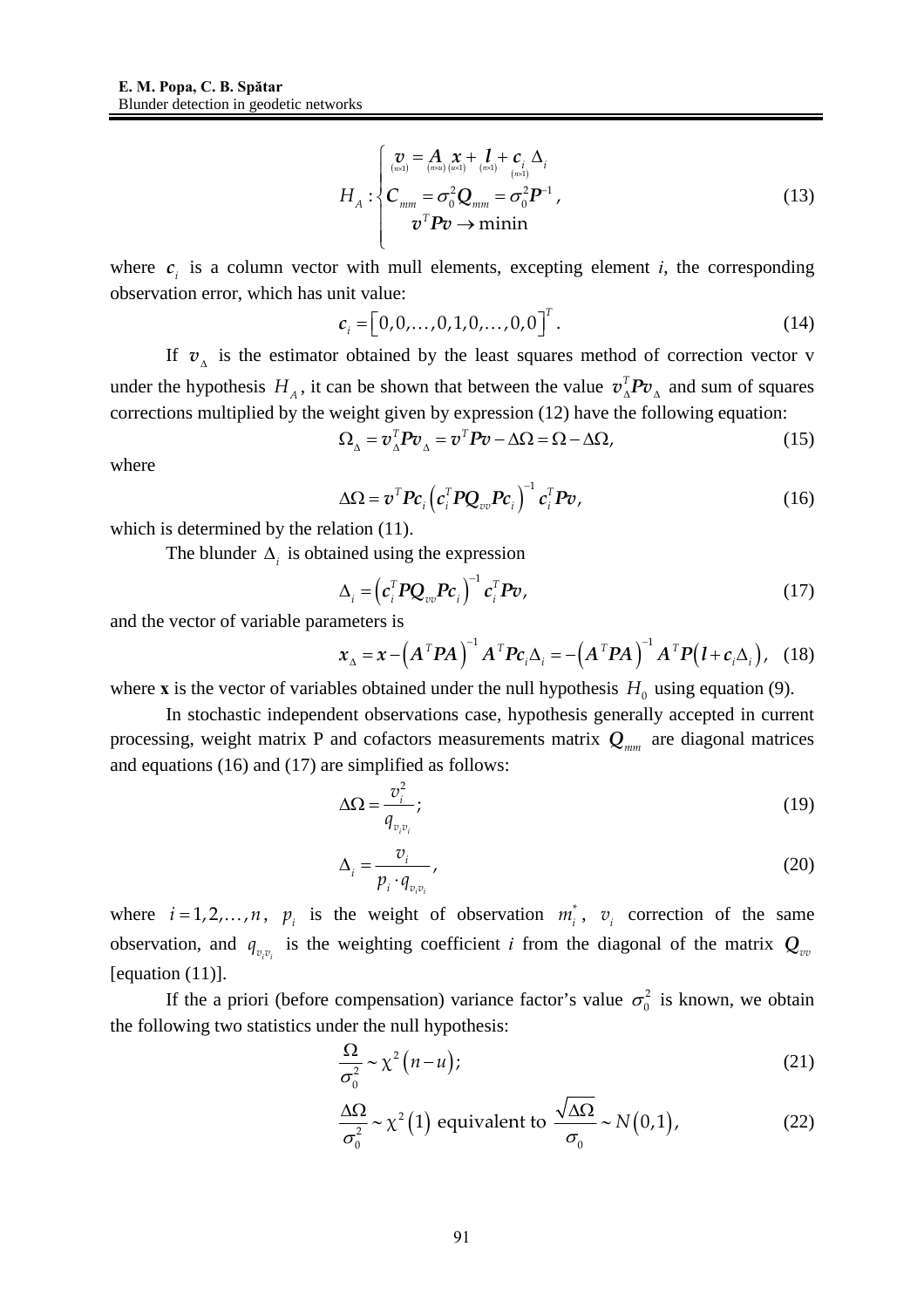where  $\chi^2 (n - u)$  is the distribution  $\chi^2$  with  $n - u$  degrees of freedom, and *N*(0,1) is the standard normal distribution (also called standardized normal distribution).

By introducing the relation (19) into (22) obtain statistics

$$
w_i = \frac{\sqrt{\Delta\Omega}}{\sigma_0} = \frac{v_i}{\sigma_0 \sqrt{q_{v_iv_i}}} \sim N(0,1).
$$
 (23)

If the value of a priori variance factor  $\sigma_0^2$  is not known, we can calculate a posteriori value  $s_0^2$  using the relation

$$
s_0^2 = \frac{\boldsymbol{v}^T \boldsymbol{P} \boldsymbol{v}}{n - u} = \frac{\Omega}{n - u}.
$$
\n(24)

Using the value of equation (23) we obtain the following statistical distribution of *t* (Student):

$$
\overline{v}_i = \frac{v_i}{s_0 \sqrt{q_{v_i v_i}}} = \frac{v_i}{s_{v_i}} \sim t(n - u - 1),
$$
\n(25)

which represent the standard correction. The empirical standard deviation of correction  $v_i$ was noted with  $s_n$ 

Equations (21), (23) and (25) can be used to test observations affected by blunders:

a) Global test (multidimensional)

If

$$
\Omega < \sigma_0^2 \cdot \chi_{n-u,\alpha} \tag{26}
$$

null hypothesis is accepted, otherwise the null hypothesis is rejected. The quantity  $\chi_{n-u,\alpha}$  is the critical value of distribution  $\chi^2$  with  $n-u$  degrees of freedom for the significance level  $\alpha$ . Generally, the processing geodetic observations  $\alpha$  received one of the following values: 0.05 (5%), 0.01 (1%), 0003 (0.3%) or 0001 (0.1%).

b) Test of each individual observation (one-dimensional):

If

$$
\left|w_i\right| < n_{\frac{1}{2}\alpha} \tag{27}
$$

null hypothesis is accepted, otherwise the null hypothesis is rejected. The quantity  $n_1$  is 2

standard normal distribution critical value  $N(0,1)$  for the significance level  $\alpha$ .

If the value  $\sigma_0^2$  is unknown, we use the statistics computed with equation (25) in the one-dimensional test. If

$$
\left|\overline{v}_i\right| < t_{\frac{1}{2}\alpha} \left(n - u - 1\right) \tag{28}
$$

null hypothesis is accepted, otherwise the null hypothesis is rejected. The quantity  $\binom{n-u-1}{1}$ 2  $t_{\frac{1}{a}}(n-u-1)$  is the critical value of distribution *t* for degrees of freedom and the

significance level  $\alpha$ .

Expressions (27) and (28) can be written in the following forms: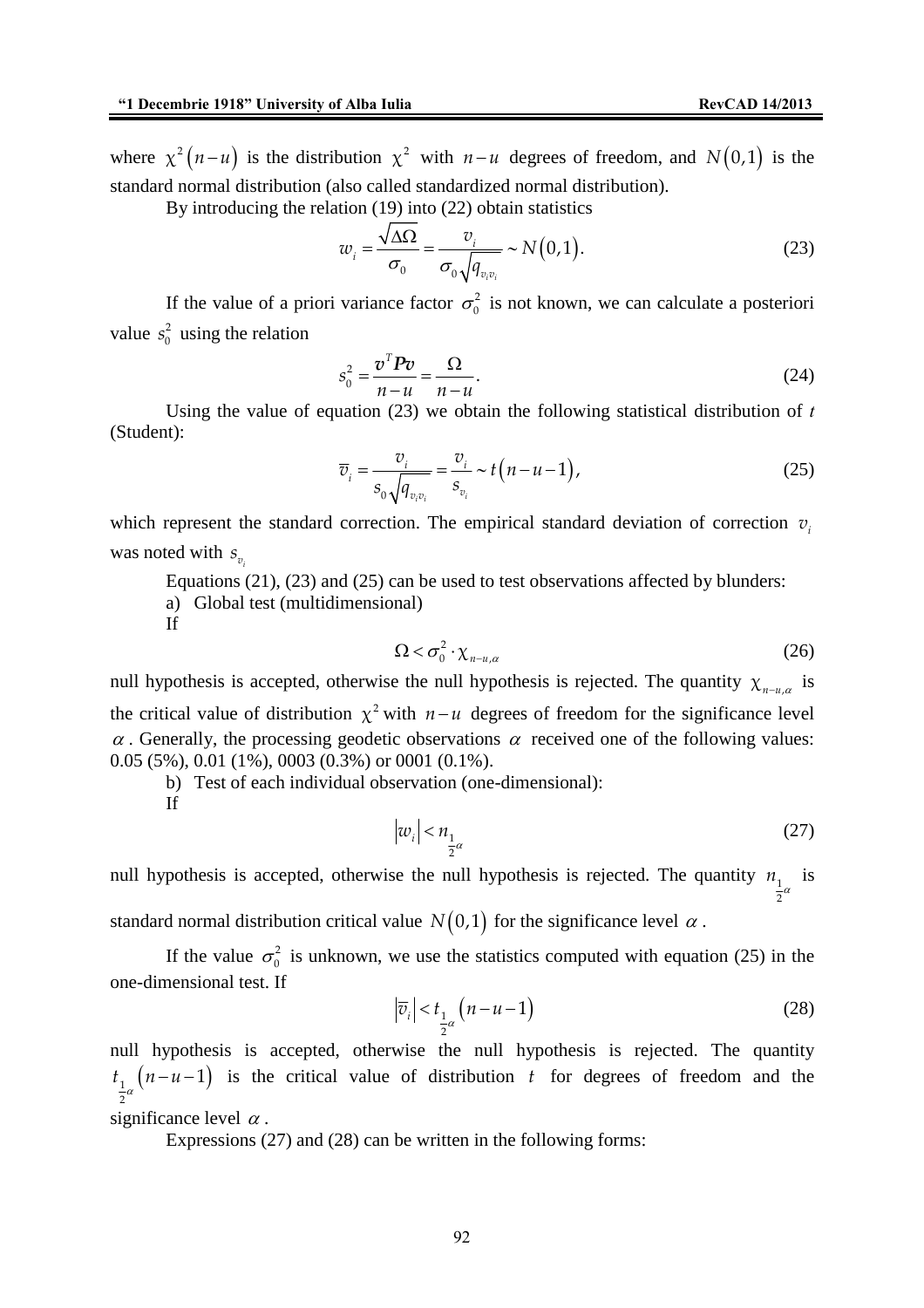$$
\frac{|v_i|}{\sqrt{q_{v_iv_i}}} < \sigma_0 \cdot n_{\frac{1}{2}\alpha};\tag{29}
$$

$$
\frac{|v_i|}{\sqrt{q_{v_i v_i}}} < s_0 \cdot t_{\frac{1}{2}\alpha} \left( n - u - 1 \right),\tag{30}
$$

which can also be used to identify erroneous observations.

As any statistical test can distinguish two types of error:

- First order error is rejecting the null hypothesis, although this is actually true. The probability of this error is equal to the significance level;
- Second order error is accepting the null hypothesis, although it is actually false. Probability of second order error is  $\beta$ . The quantity  $1-\beta$  is called the power of the test.

Critical values are extracted from statistical tables based on the significance level and volume selection. Can be used as an alternative critical values calculated by Baarda (1968) for different significance levels, which are presented in Table 2.

| $\alpha$  | $-\alpha$ |          | $-11$     | Critical value |
|-----------|-----------|----------|-----------|----------------|
| 0.05      | 0.95      | $0.80\,$ | $0.20\,$  | 2.8            |
| $0.001\,$ | 0.999     | 0.80     | $0.20\,$  | 4.1            |
| $0.001\,$ | ገ 999     | 0.999    | $0.001\,$ | b.b            |

Table 2. Critical values for data-snooping

The theory of errors, for normal distribution 99.9% by errors (or corrections) are within the range  $(-3.29 \cdot s_0, 3.29 \cdot s_0)$ . Therefore the value of 3.29 can also be used as critical value.

The presence of blunders in the series of observations is illustrated graphically in Figure 2. Alternative distribution represented on the right side of the figure is usually variable. This may be just a normal distribution, but with a different mean and standard deviation. Continuous vertical lines represent the critical value, delimiting critical regions where the null hypothesis is rejected



Fig. 2. Influence of blunder on the normal distribution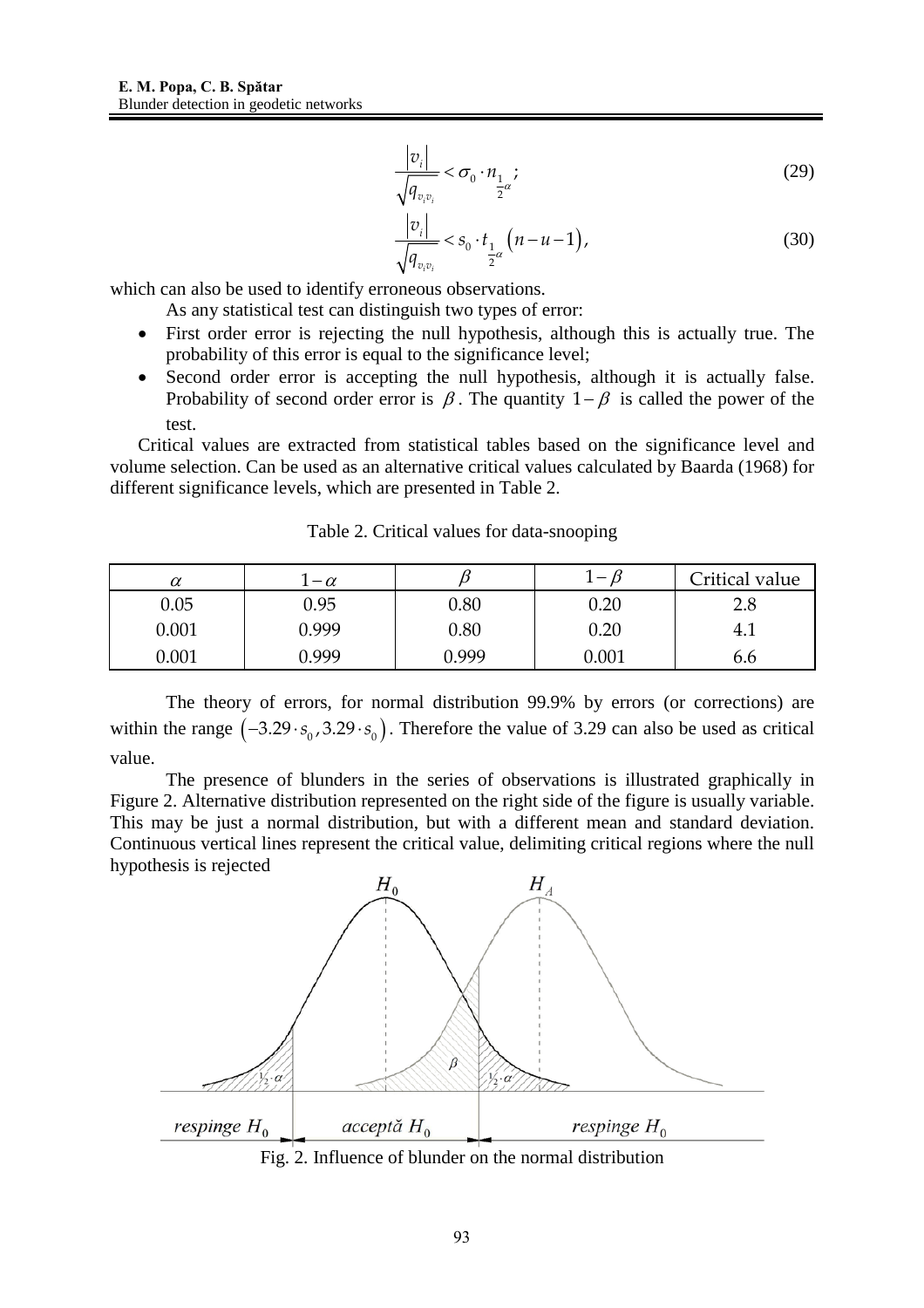The steps to be taken for identify and eliminate erroneous observations using datasnooping method are:

- 1. Identify observations suspected to be affected by errors using one of the expressions (27), (28), (29) or (30);
- 2. Identify errors causes and eliminate observations with the large absolute value of statistics;
- 3. Reassume the adjustment;
- 4. Resumption steps 1-3 until all detected blunders are removed;
- 5. If more than one observation was removed they can be reintroduced sequentially in the adjustment and tested.

Data-snooping method has certain limitations in identifying blunders. First, the method is sensitive way of estimating the weights geodetic observations, in particular for processing heterogeneous observations. It is useful for this purpose establish an optimal rate of weights between groups of measurements according to known methods in the literature. Also, data-snooping assumes the existence of a single blunder and can not guarantee detection of the presence of several errors. Third, the method of least squares tends to equalize corrections observations across the geodetic network so that it is possible that observations affected by errors can not be precisely identified based on their correction.

#### 3.2 Tau test

This test was developed by Alan J. Pope and presented in the paper *The statistics of residuals and the detection of outliers*, published in 1976. Standard correction obtained with equation (25) is considered by Pope a statistical distribution  $\tau$  (tau)

$$
\overline{v}_i = \frac{v_i}{s_0 \sqrt{q_{v_i v_i}}} = \frac{v_i}{s_{v_i}} \sim \tau(n-u),
$$
\n(31)

where  $\tau (n - u)$  is the distribution  $\tau$  with  $n - u$  degrees of freedom.

Null hypothesis  $H_0$  and alternative hypothesis  $H_A$  of this test are identical to those of data-snooping. If

$$
\frac{|v_i|}{\sqrt{q_{v_iv_i}}} < s_0 \cdot \tau_{\frac{1}{2}\alpha} \left( n - u \right) \tag{32}
$$

null hypothesis is accepted, that is no errors. Otherwise the null hypothesis is rejected. Term  $\tau_{\frac{1}{a}}(n-u)$  is the critical value distribution  $\tau$  with  $n-u$  degrees of freedom for the 2

significance level and can be determinate with the relation

$$
\tau_{\frac{1}{2}\alpha}(n-u) = \frac{\sqrt{n-u \cdot t_{\frac{1}{2}\alpha}(n-u-1)}}{\sqrt{n-u-1+t_{\frac{1}{2}\alpha}^2(n-u-1)}}.
$$
\n(33)

For an infinite number of degrees of freedom the distribution  $\tau$  converge to distribution *t* or to standard normal distribution.

Procedures to identify and eliminate blunders using expression (32) is identical to that used in data-snooping.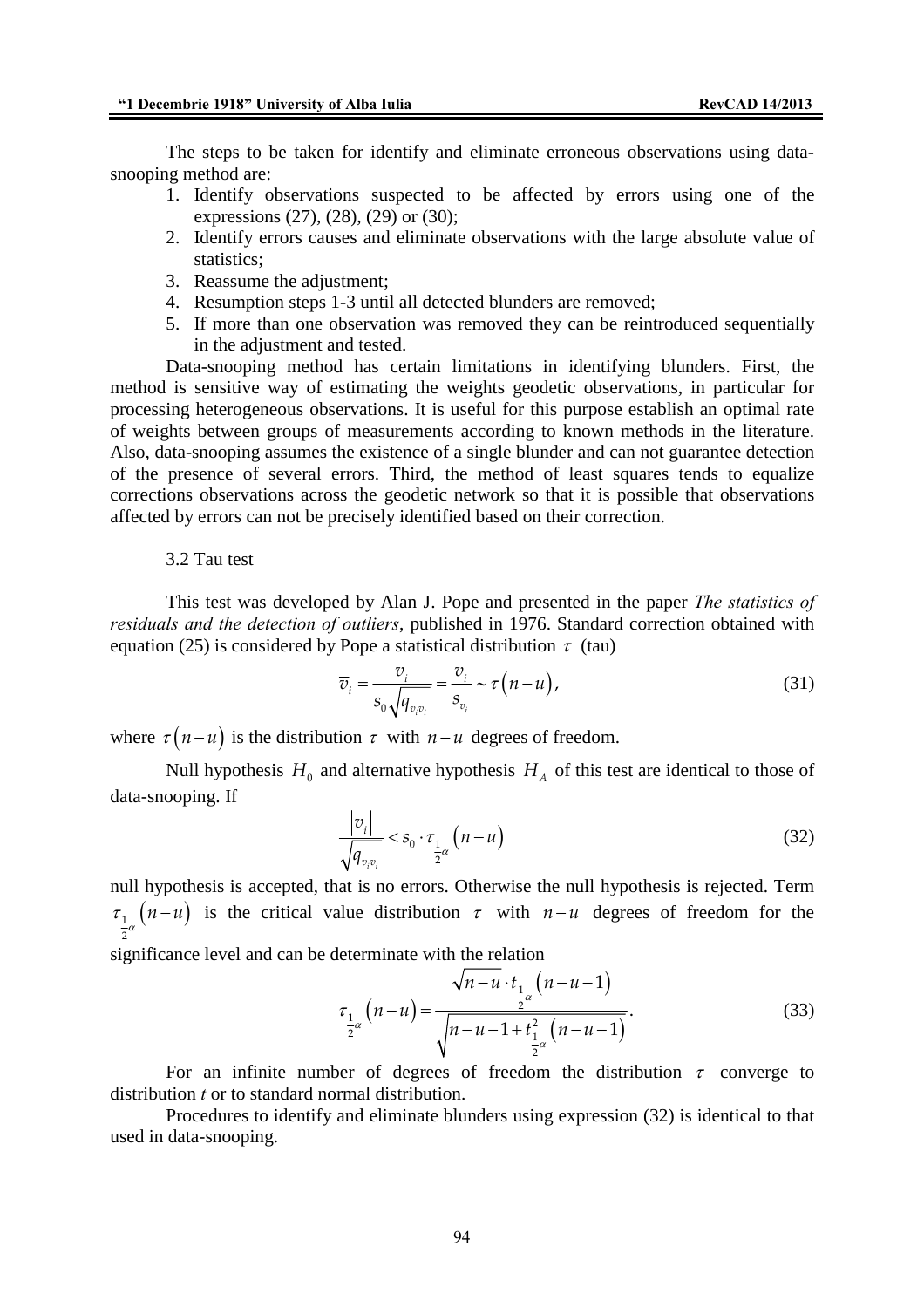### 3.3 Danish method

This method was proposed by Torben Krarup, etc. in 1980 in his *Götterdämmerung over least squares adjustment*. It is an iterative method that starts with a adjustment method of least squares in which all observations have unitary weight. After initial compensation is awarded one new weight each observation by the size correction of observation, in accordance with the relation

$$
p_i = \begin{cases} 1 & \text{dacă } v_i \le 2 \cdot s_0 \\ c_1^{-c_2 \cdot v_i^2} & \text{dacă } v_i > 2 \cdot s_0 \end{cases} \tag{34}
$$

where  $c_1$  and  $c_2$  are two positive numbers chosen empirically.

Resume adjustment using new weights obtained with equation (34). Iterations continue until the blunders have null weight. The sizes of corrections are a dimension of blunders quantities. Method works efficient for geodetic networks with large redundancy.

# **4. Conclusion**

The most used methods to identify blunders in geodetic networks are those apply a posterior. Of these there are data-snooping and test  $\tau$  that in practice have identical results. Therefore, the option to use one of the procedures is just a user preference.

Data-snooping and test  $\tau$  theoretical based on the theoretical principle that the blunders are treated as random errors with very large values. The corrections observations obtained after an preliminary adjustment are statistically tested to verify the presence or absence of errors. If a certain correction exceeds critical value calculated in the statistic test that observation is suspected to be blunder. Removing suspect observations is dependent upon an analysis of the causes that have brought those values, especially because using the least squares method a error affect the corrections values of other observations.

It is indicated that the geodetic network where is intended to identify errors to be processed as free network, so that errors coordinates of the old points do not affect the process for identifying errors.

 Besides methods of identifying a posteriori blunders presented above can be mentioned: the simultaneous determination of blunders and variance components, the minimum amount method and use robust estimators. The last two methods are not based on the classical least squares method: minimize sum of squares corrections multiplied by the weight. These methods change this principle for the whole process of adjustment to be less exposed to the presence of errors or for their easier detection.

# **5. References**

- *1. Baarda, W. 1968. A testing procedure for use in geodetic networks. Netherlands Geodetic Commission, Publications on geodesy, Volume 2, Number 5, Delft.*
- *2. Danciu, V., Rus, T. 2005. Aplicarea testelor statistice postprocesare. Revista de Cadastru RevCAD′05, Aeternitas, Alba Iulia.*
- *3. Fan, H. 1997. Theory of Errors and Least Squares Adjustment. Division of Geodesy, Royal Institute of Technology (KTH), Stockholm.*
- *4. Ghilani, C.D. 2010. Adjustment computations: spatial data analysis, 5th edition. Wiley, New York.*
- *5. Leick, A. 2004. GPS Satellite Surveying, 3rd edition. Wiley, New York.*